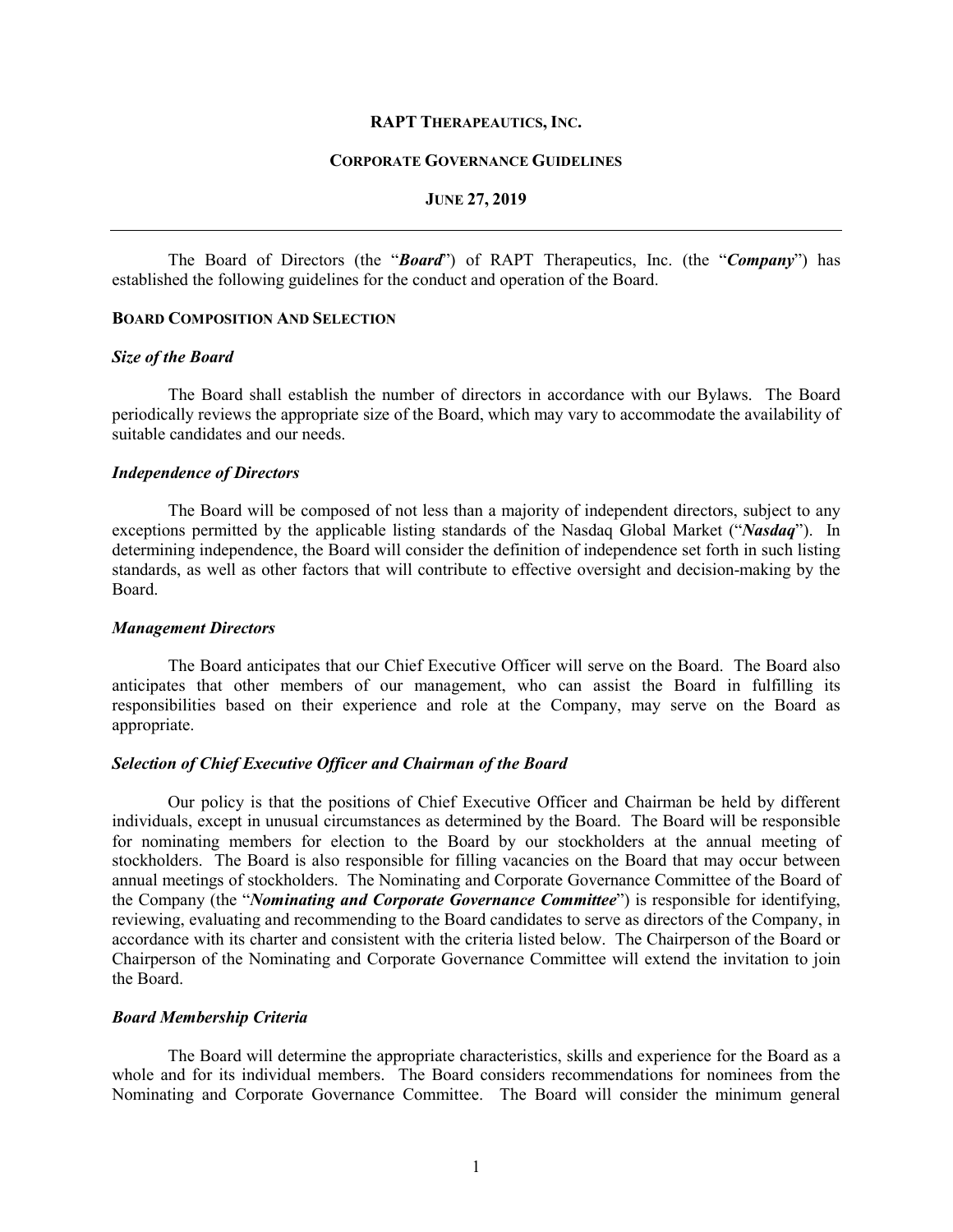criteria set forth below, and may add any specific additional criteria with respect to specific searches, in selecting candidates and existing directors for service on the Board. An acceptable candidate may not fully satisfy all of the criteria, but is expected to satisfy nearly all of them. The Board believes that candidates for director should have certain minimum qualifications, including being able to read and understand basic financial statements, being over 21 years of age and having the highest personal integrity and ethics.

In considering candidates recommended by the Nominating and Corporate Governance Committee, the Board intends to consider such factors as possessing relevant expertise upon which to be able to offer advice and guidance to management, having sufficient time to devote to the affairs of the Company, demonstrated excellence in his or her field, having the ability to exercise sound business judgment and having the commitment to rigorously represent the long-term interests of our stockholders. The Board reviews candidates for director nomination in the context of the current composition of the Board, the operating requirements of the Company and the long-term interests of our stockholders. In conducting this assessment, the Board considers diversity, age, skills, and such other factors as it deems appropriate given the current needs of the Board and the Company to maintain a balance of knowledge, experience and capability. In the case of incumbent directors whose terms of office are set to expire, the Board reviews such directors' overall service to the Company during their term, including the number of meetings attended, level of participation, quality of performance, and any other relationships and transactions that might impair such directors' independence. In the case of new director candidates, the Board also determines whether the nominee must be independent for purposes of any stock exchange on which any of the Company's capital stock is listed.

# *Changes in Board Member Criteria*

The Board and the Company wish to maintain a Board composed of members who can productively contribute to the success of the Company. From time to time, the Board may change the criteria for Board membership to maximize the opportunity to achieve this success. When this occurs, the Board will evaluate existing members according to the new criteria. The Board may ask a director who no longer meets the complete criteria for board membership to adjust his or her committee assignments or resign from the Board.

# *Term Limits*

The Board does not believe it should limit the number of terms for which an individual may serve as a director. Directors who have served on the Board for an extended period of time are able to provide continuity and valuable insight into the Company, our operations and prospects based on their experience with, and understanding of, our history, policies and objectives. The Board believes that, as an alternative to term limits, it can ensure that the Board continues to evolve and adopt new ideas and viewpoints through the director nomination process described in these guidelines.

#### *Limits on Board Memberships*

Directors should advise the Chairperson and the Chairperson of the Nominating and Corporate Governance Committee in advance of accepting an invitation to serve on the board or committee of another company. The Board recognizes that a director's ability to fulfill his or her responsibilities as a member of the Board can be impaired if he or she serves on a large number of other boards or board committees. Service on boards and board committees of other companies should be consistent with our conflict-of-interest policies.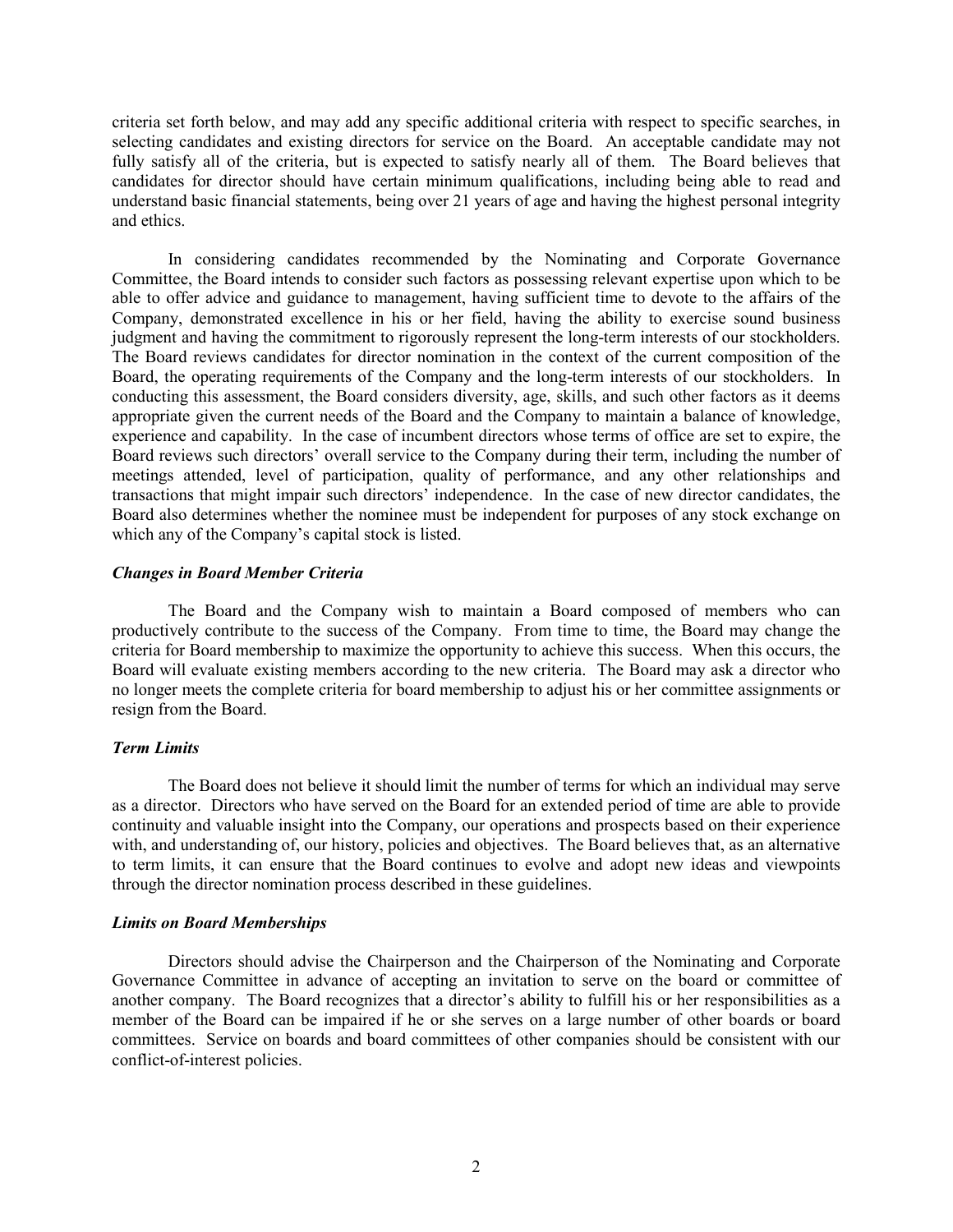### *Retirement Age*

The Board does not believe that a fixed retirement age for directors is appropriate.

### *Directors Who Change Their Job Responsibility*

A director who retires from his or her present employment or who materially changes his or her position should notify the Board and the Nominating and Corporate Governance Committee. While the Board does not believe any director who retires from his or her present employment, or who materially changes his or her position, should necessarily leave the Board, there should be an opportunity for the Board, through the Nominating and Corporate Governance Committee, to review the continued appropriateness of Board membership under these circumstances.

#### **ROLE OF THE BOARD OF DIRECTORS**

Our stockholders select the Board to provide oversight of, and strategic guidance to, senior management. The core responsibility of a Board member is to fulfill his or her fiduciary duties of care and loyalty and otherwise to exercise his or her business judgment in the best interests of the Company and our stockholders. Service on the Board requires significant time and attention on the part of directors. More specifically, the Board has responsibilities to review, approve and monitor fundamental financial and business strategies and major corporate actions, assess major risks facing the Company and consider ways to address those risks, select and oversee management and determine its composition and oversee the establishment and maintenance of processes and conditions to maintain the integrity of the Company. Directors must participate in Board meetings, review relevant materials, serve on committees and prepare for meetings and discussions with management. We expect directors to maintain an attitude of constructive involvement and oversight, to ask relevant, incisive and probing questions and to require honest and accurate answers. Directors must act with integrity and we expect them to demonstrate a commitment to the Company, our values and our business and to long-term stockholder value.

# **DIRECTOR ORIENTATION AND EDUCATION**

The Nominating and Corporate Governance Committee may implement an orientation process for directors that includes background material on our policies and procedures, meetings with senior management and visits to our facilities. The Company may offer continuing education programs to assist the directors in maintaining the level of expertise to perform his or her duties as a director.

## **DIRECTOR COMPENSATION**

The Compensation Committee shall review and recommend to the Board for approval the form and amount of director compensation for Board and committee service for non-management directors in accordance with applicable legal and regulatory guidelines. The amount of compensation for nonmanagement directors and committee members should be consistent with market practices of similarly situated companies. In determining compensation, the Board will consider the impact on the director's independence and objectivity.

#### **BOARD MEETINGS**

#### *Number of Meetings*

The Board expects to have at least four regular Board meetings each year.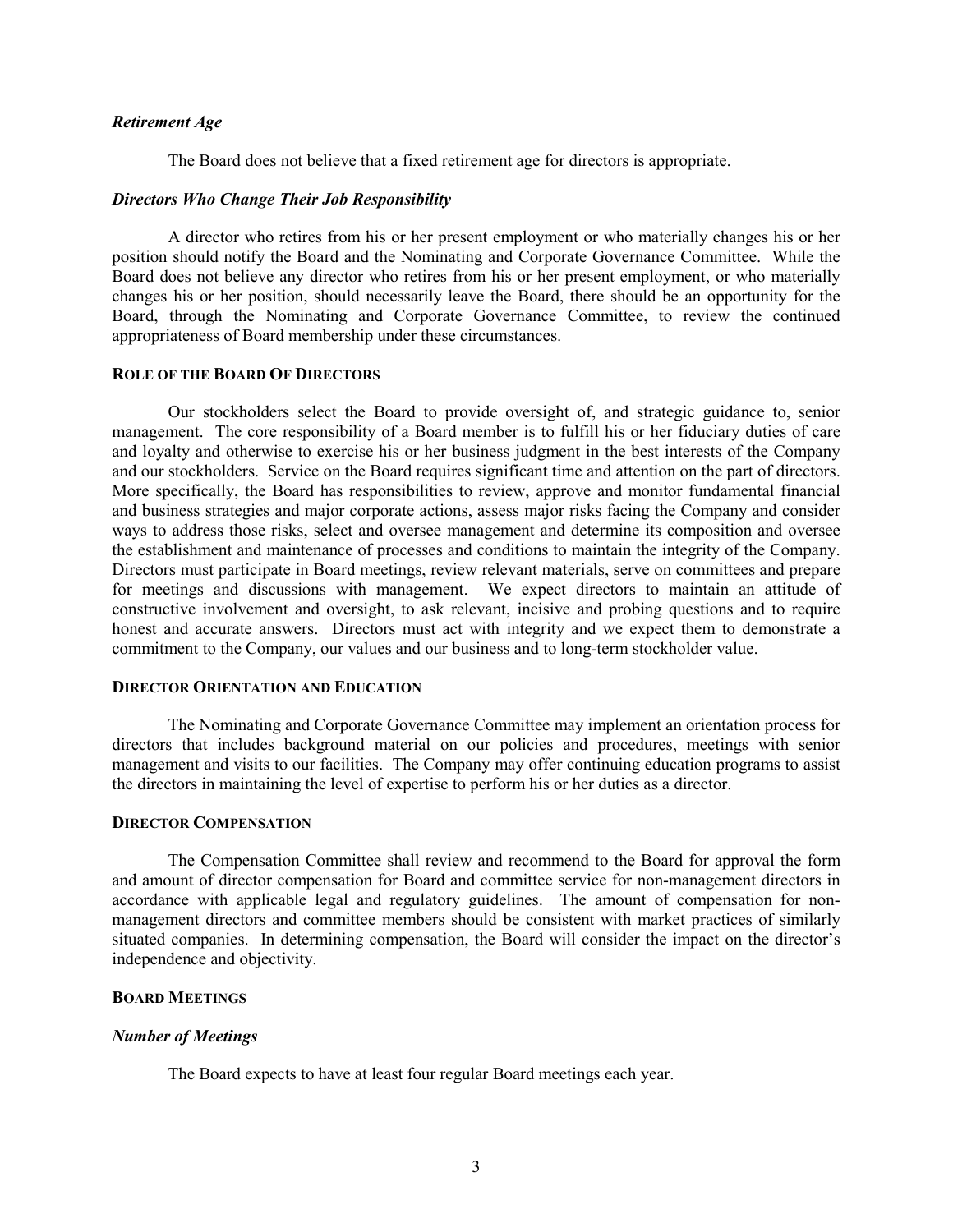#### *Attendance*

We expect our Board members to attend all meetings of the Board and committees on which they serve. Directors must notify the Secretary of circumstances preventing attendance at a meeting.

#### *Preparation and Commitment*

The Company will provide directors with appropriate preparatory materials in advance of a meeting, but in any event not later than three days prior to the meeting, except in unusual circumstances. We expect our directors to rigorously prepare for, attend and participate in all Board and committee meetings. Each director should ensure that other existing and planned future commitments do not materially interfere with the member's service as director.

#### *Agenda*

The Chairperson will establish a schedule of subjects to be discussed during the year (to the extent this can be foreseen) and an agenda for each Board meeting. Each Board member is encouraged to suggest the inclusion of items on the agenda at any time and each Board member is free to raise subjects that are not on the agenda.

### *Executive Session*

The independent non-management directors of the Board will meet periodically in executive session but no less than two times per year or such greater number as required by Nasdaq listing standards. Executive session discussions may include such topics as the independent non-management directors determine. The directors generally shall not take formal action at these sessions, but may make recommendations for consideration by the full Board.

#### *Committee Reports*

At each regular Board meeting, each committee that held a meeting subsequent to the last Board meeting and prior to the current Board meeting will present a brief summary of its committee meeting to the Board, including the principal subjects discussed and the conclusions and actions of the committee. In general, the Chairperson of the appropriate committee will present such report.

### **BOARD COMMITTEES**

### *Number of Committees; Independence of Members*

The committee structure of the Board will consist of at least (a) an Audit Committee, (b) a Compensation Committee and (c) a Nominating and Corporate Governance Committee. The Board may form, merge or dissolve committees as it deems appropriate from time to time. The Audit Committee, the Compensation Committee and the Nominating and Corporate Governance Committee shall be composed entirely of independent directors.

# *Committee Functions and Charters*

All standing committees will operate pursuant to a written charter, which sets forth the responsibilities of the committee and procedures that the committee will follow. Unless otherwise directed by the Board, new committees formed by the Board will develop a written charter delineating its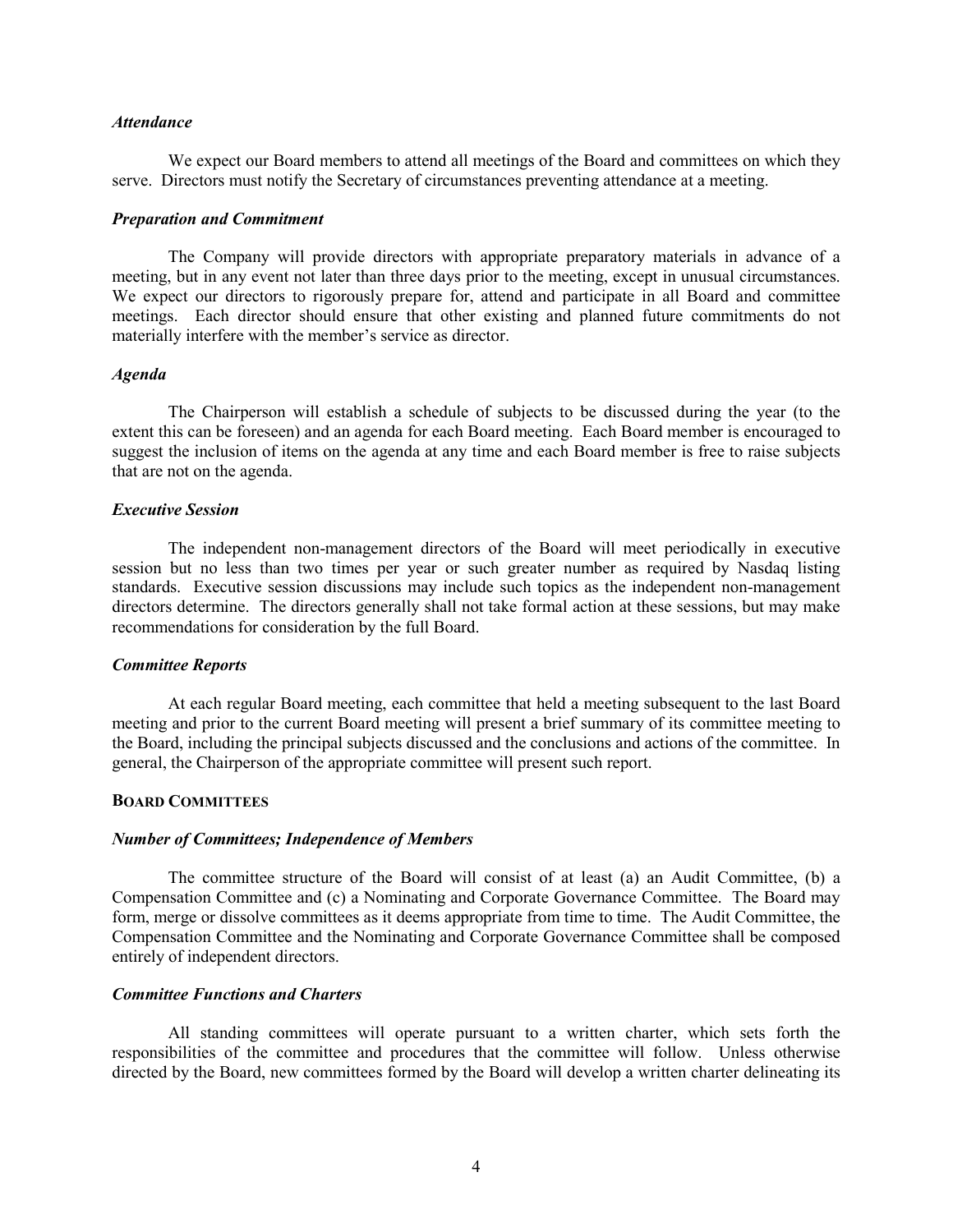responsibilities. The charters of all committees will be subject to periodic review and assessment by each committee and each committee shall recommend any proposed charter changes to the Board.

#### *Board Committee Membership*

The Nominating and Corporate Governance Committee oversees the Board's committee structure and operations, including authority to delegate to subcommittees and committee reporting to the Board. The Nominating and Corporate Governance Committee will recommend to the Board annually the chairpersonship and membership of each committee. Prior to such recommendations, the Nominating and Corporate Governance Committee shall consider the interests, independence and experience of the individual directors and the independence and experience requirements set forth in the listing standards of any stock exchange on which any of the Company's capital stock is listed, the rules and regulations of the Securities and Exchange Commission and applicable law.

#### *Committee Meetings and Agenda*

The committee Chairperson, in consultation with committee members, will determine the frequency and length of the meetings of the committee, consistent with any requirements set forth in the committee's charter. The Chairperson of each committee, in consultation with the appropriate members of the committee and management, will develop the committee's agenda.

## **BOARD ACCESS TO MANAGEMENT; USE OF OUTSIDE ADVISORS**

Board members have complete and open access to our management. We expect our Board members to use their judgment to ensure that this contact is not distracting to the operations of the Company or to management's duties and responsibilities and that such contact, to the extent reasonably practical or appropriate, will be coordinated with the Chief Executive Officer. Board members should copy the Chief Executive Officer on written communications to management whenever appropriate.

The Board and each committee shall have the power to hire, at the expense of the Company, independent legal, financial or other advisors as they may deem necessary, without consulting or obtaining the approval of any officer of the Company in advance.

## **CHIEF EXECUTIVE OFFICER EVALUATION**

The Board, based on recommendations from our Compensation Committee, shall conduct an annual review of the Chief Executive Officer's performance. The Board will evaluate performance based on objective criteria including performance of the business, accomplishment of long-term strategic objectives and the development of management. The Compensation Committee and Board will use the evaluation in the course of their deliberations when considering the compensation of the Chief Executive Officer.

#### **SUCCESSION PLANNING**

The Nominating and Corporate Governance Committee should develop and periodically review with the Chief Executive Officer a plan with respect to executive officers succession and make recommendations to the Board with respect to the selection of appropriate individuals to succeed to such positions. The Chief Executive Officer should at all times make available his or her recommendations and evaluations of potential successors, along with a review of any development plans recommended for such individuals.